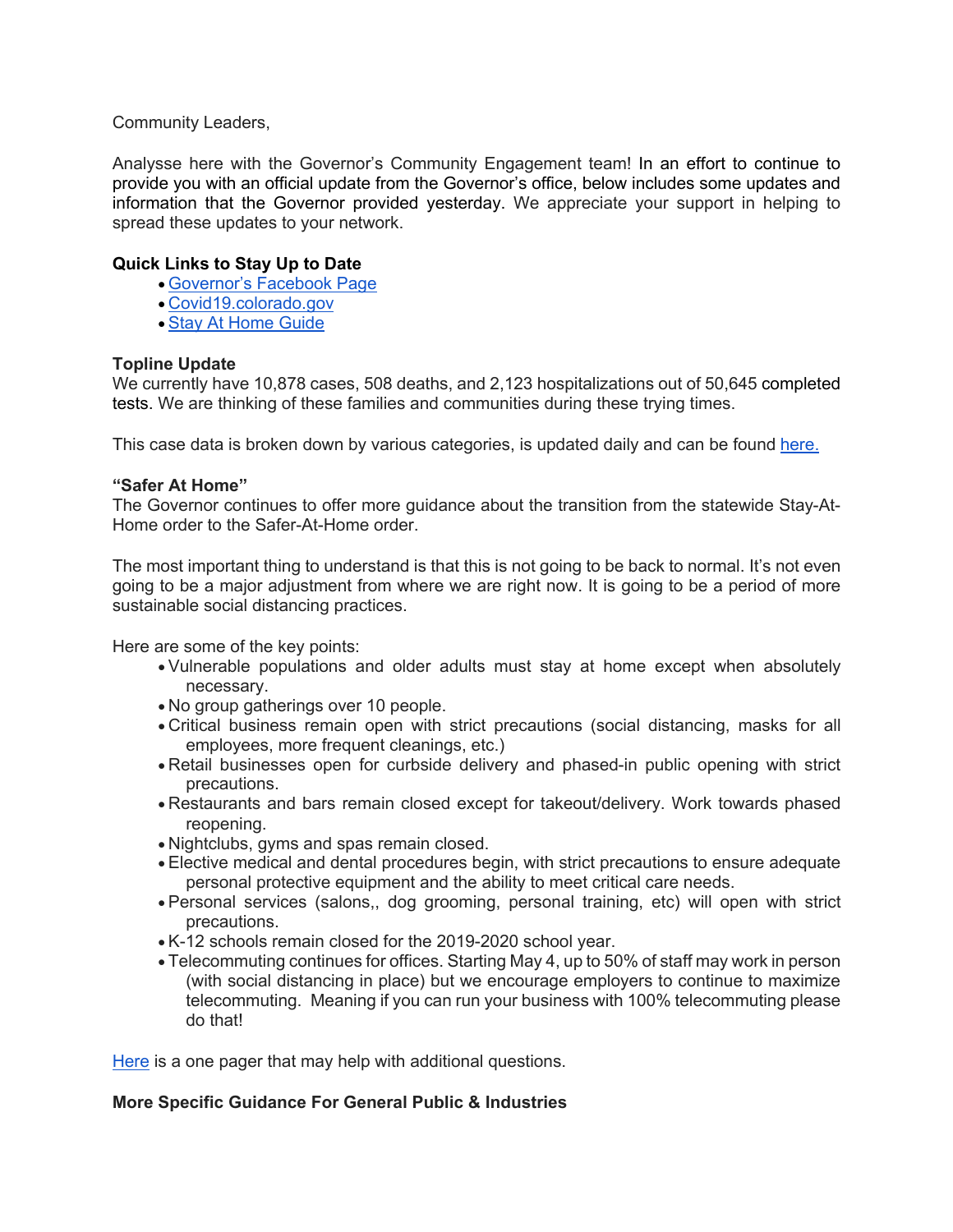Here's some specific guidance for the general public and for business owners; sector-specific information will be made available in the coming days.

# **General Public**

- Strongly advised face coverings and staying 6ft apart in public
- No gatherings over 10 people
- Sick people may not go to work
- Avoid unnecessary travel including for recreation

# **Vulnerable Populations and Older Adults**

- Continue to follow the Stay at Home Order, which means only going out when absolutely necessary
- Utilize special industry hours for vulnerable populations like early
- Extreme precautions at facilities that serve seniors including assisted living.

# **What Does This Mean for Seeing My Friends and Family?**

- People should still limit interactions except with immediate household
- If you do see limited family or friends outside of your household, be extra cautious to stay 6 ft apart, wear face covering, and limit contact
- Stick to solo and non-contact recreation activities like running, walking, or hiking in your local community.
- Do not travel outside of your local community for recreation. Avoid contact sports or equipment.

#### **Industry Best Practices**

Remember: non-essential workplaces should be operating at no more than 50% capacity and should allow employees to telework whenever possible. If during stay at home they were able to successfully telecommute 100% of their employees- keep doing that!

Here are some best practices you should be implementing to protect your workplaces, your employees, your customers, and the public at large. employees, your customers, and the public at large.

#### **Worksites**

- Deputize workplace coordinator(s) charged with addressing COVID-19 issues
- Maintain 6 foot separation when possible, and discourage shared spaces
- Sanitize all high touch areas
- Post signage for employees and customers on good hygiene
- Ensure proper ventilation, Open windows, fans, etc.
- Avoid gatherings (meetings, waiting rooms, etc) of more than 10 people
- Implement symptom monitoring protocols (including workplace temperature monitoring) where possible
- Eliminate or regularly sanitize any items in common spaces (i.e., break rooms) that are shared between individuals (i.e., condiments, coffee makers, vending machines)
- Large workplaces and worksites will need to set up daily symptom screenings.
	- oThese work! We had a member of our leadership in our emergency operation center get flagged for elevated temperature, he went to get tested, he tested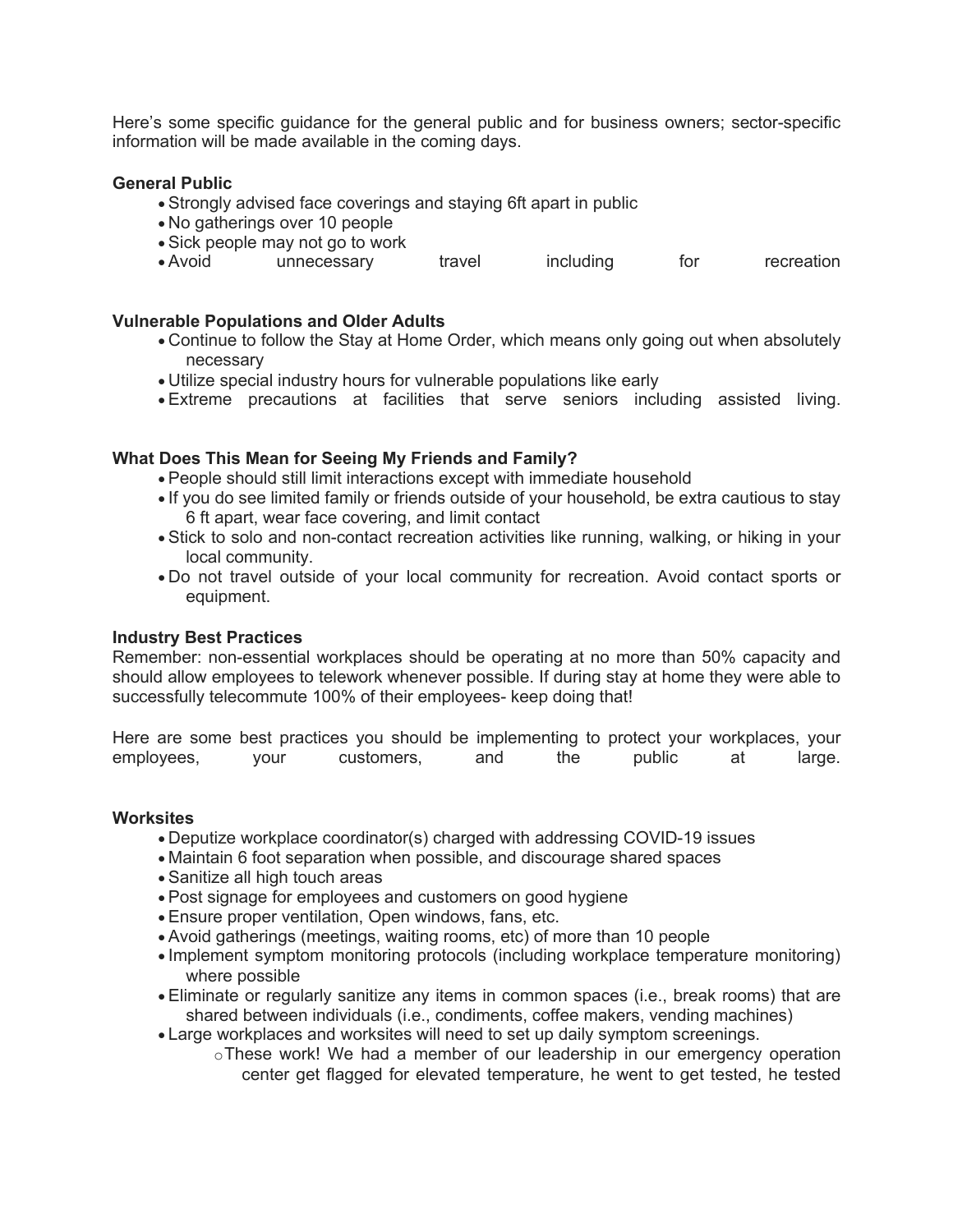positive, we quarantined all his contacts at the EOC for 14 days and we avoided an outbreak.

# **Employees**

- Require employees to stay home when showing any symptoms or signs of sickness, and connect employees to company or state benefits providers
- Provide flexible or remote scheduling for employees who need to continue to observe Stay at Home, who may have child or elder care obligations, or who live with a person who still needs to observe Stay at Home due to underlying condition, age, or other factor
- Encourage and enable remote work whenever possible
- Encourage breaks to wash hands or use hand sanitizer
- Phase shifts, breaks to reduce density
- Provide appropriate protective gear like gloves, masks, and face coverings

# **Customers**

- Create special hours for vulnerable populations only
- Encourage 6 foot distancing inside of the business for all patrons
- Encourage use of protection like gloves, masks, face coverings
- Provide hand sanitizer at entrance
- Use contactless payment solutions, no touch trash cans, etc. whenever possible

# **Guidance for Local Governments**

Coloradans did a good job staying at home as a state and as a result, according to our modeling, we no longer need a state-wide stay-at-home order. But each community is in a different situation with regard to COVID-19.

Many local municipalities, especially those with large populations or in areas where there are hotspots, may continue to have more restrictive rules in place. Others may have very few or even zero cases of COVID-19.

Local and County governments have three options:

A. Stay consistent with state order

B. Go farther than the state order, including but not limited to stay at home orders or additional protective measures.

C. Apply for a waiver from CDPHE to relax guidelines further than the state. Local governments will need to have very low case count and/or demonstrate proof of 14 consecutive days of decline of infection of COVID-19 in the jurisdiction. The application to CDPHE must include a written County COVID-19 suppression plan approved by the appropriate local public health authority, all hospitals within the jurisdiction and elected leadership within the jurisdiction.

# **Timeline**

Here's a timeline of implementation over the coming days:

Sunday, April 26:

- Last Day of Stay- at-Home Order
- Safer at Home executive order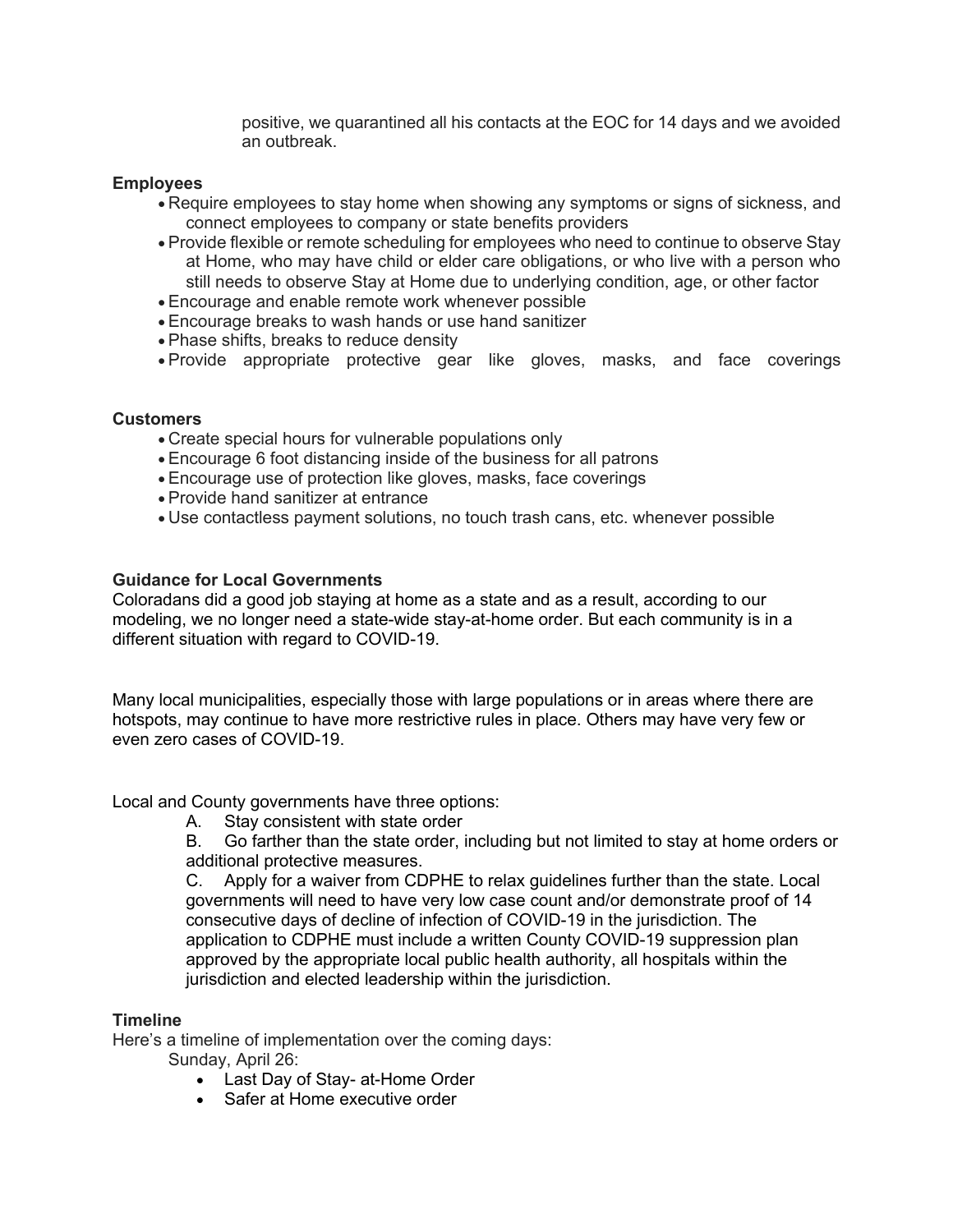Monday, April 27:

- Public Health Order and guidance to be issued:
	- Retail Curbside can begin
	- Real Estate showings can resume

Friday, May 1

• Retail and Personal Services can open if implementing best practices Monday, May 4

• Non-critical offices can reopen if best practices and lower density are being implemented.

# **Testing Update**

Finally, Gov. Polis provided a critical update on the state's testing capacity. Currently the state is able to successfully test and isolate 33% of the symptomatic COVID-19 cases in the state within 48 hours. Our plan is to increase that by 5 percentage points each week, which is a reasonable goal. In order to meet the demand for testing supplies, the state has been working around the clock to secure additional testing capability and supplies despite challenges within the supply chain.

Here's an update on our work:

- The state has partnered with Solgent, a Korea manufacturer of detection reagents. **100,000 tests will arrive in Colorado by the end of this week.** These tests have been validated by our state lab.
- The state is also partnering with Accugene, a Korean manufacturer of swab kits. **We have ordered 150,000 swab kits which will be delivered by May 8th.** The state lab has validated these swabs for use in Colorado.
- The state is **partnering with Colorado State University** to expand testing for workers at skilled nursing facilities who are treating the most vulnerable populations. This program will conduct **over 90,000 tests of skilled nursing facility workers at 40 locations over the next 8 weeks. We have worked with** CSU to conduct an initial pilot and found many asymptomatic individuals to be infected with the virus.
- The state is **partnering with CU Anschutz to use antibody tests to test health care workers** for exposure and potential immunity. This program will bring five thousand antibody tests to Colorado for testing health care workers with the option of up to 200,000 over the next several months.
- We already have the **National Guard conducting testing at the state's three largest nursing homes.**
- We are excited to work with the Gary Community Foundation to help bring 200,000 FDAauthorized antibody tests to Colorado. We will deploy them to test health care workers and do community testing for disease surveillance, exposure and potential immunity.
- We are asking every local public health agency in the state to partner with the state to set up community testing sites. As we receive more testing supplies, the state will provide swab kits, other testing supplies and technical assistance to local public health and their partners with the **goal of having a testing site in every county**.
- We are executing contracts with 6 different private sector partners to expand laboratory capacity for the community. These relationships will be critical to quickly capitalize on new supplies as they as supplies become available.

# **All of the Above Strategy**

At the end of the day, Colorado needs to employ an all-of-the-above strategy to defeat the virus. The main components are: